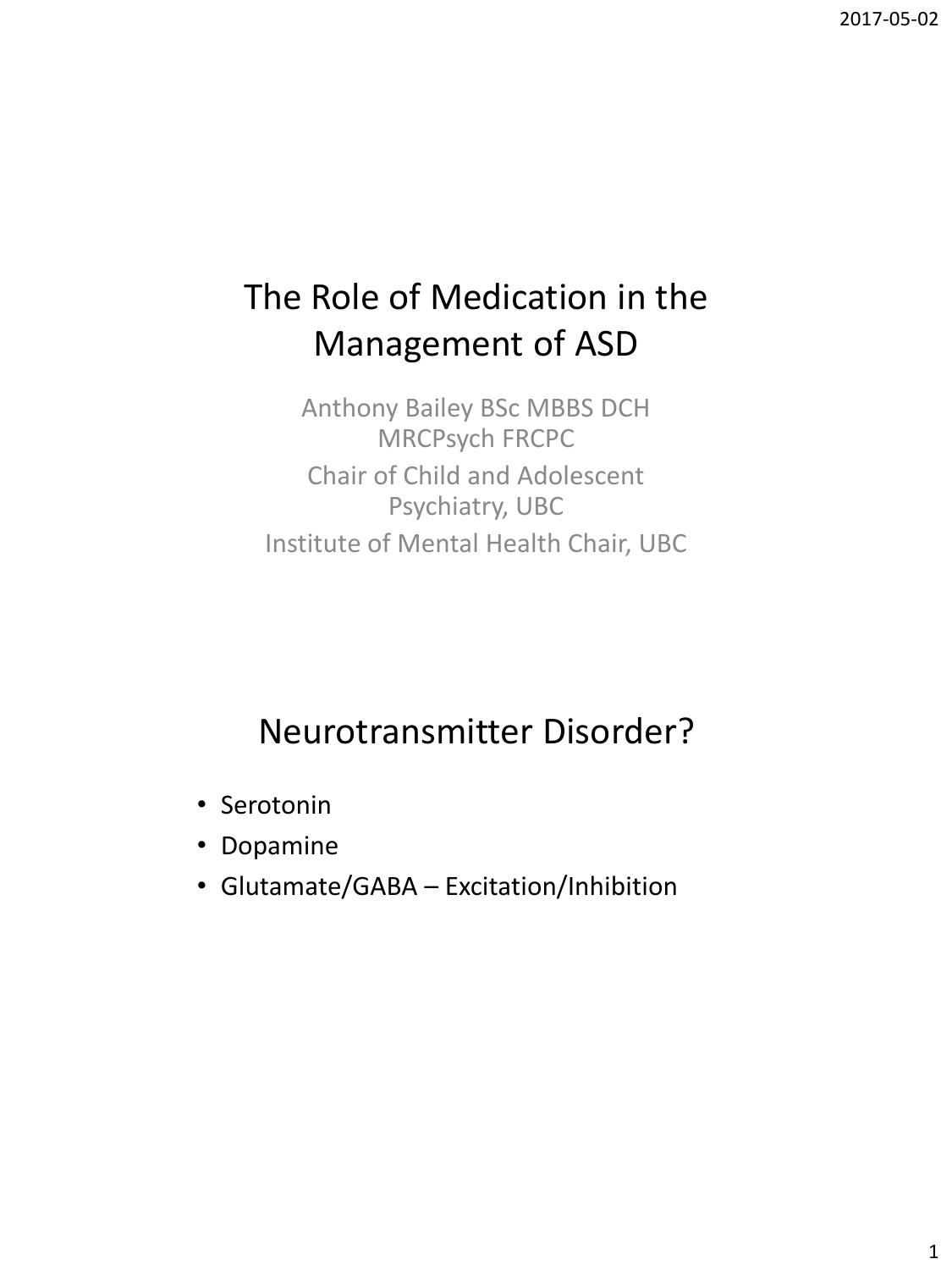### Approaches and trends

- Risperidone and Aripiprazole FDA approved for irritability
- No medications approved in the UK
- Shift from antipsychotics to SSRIs

## Mandell 2008

- 60641 children 0-21; Medicaid data from 2001
- 56% taking psychotropic medication
- 20% ≥ 3 medications
- 22% Stimulants
- 25% Antidepressants
- 31% Antipsychotics
- Associations: Co-Morbidity, Foster Care, Rural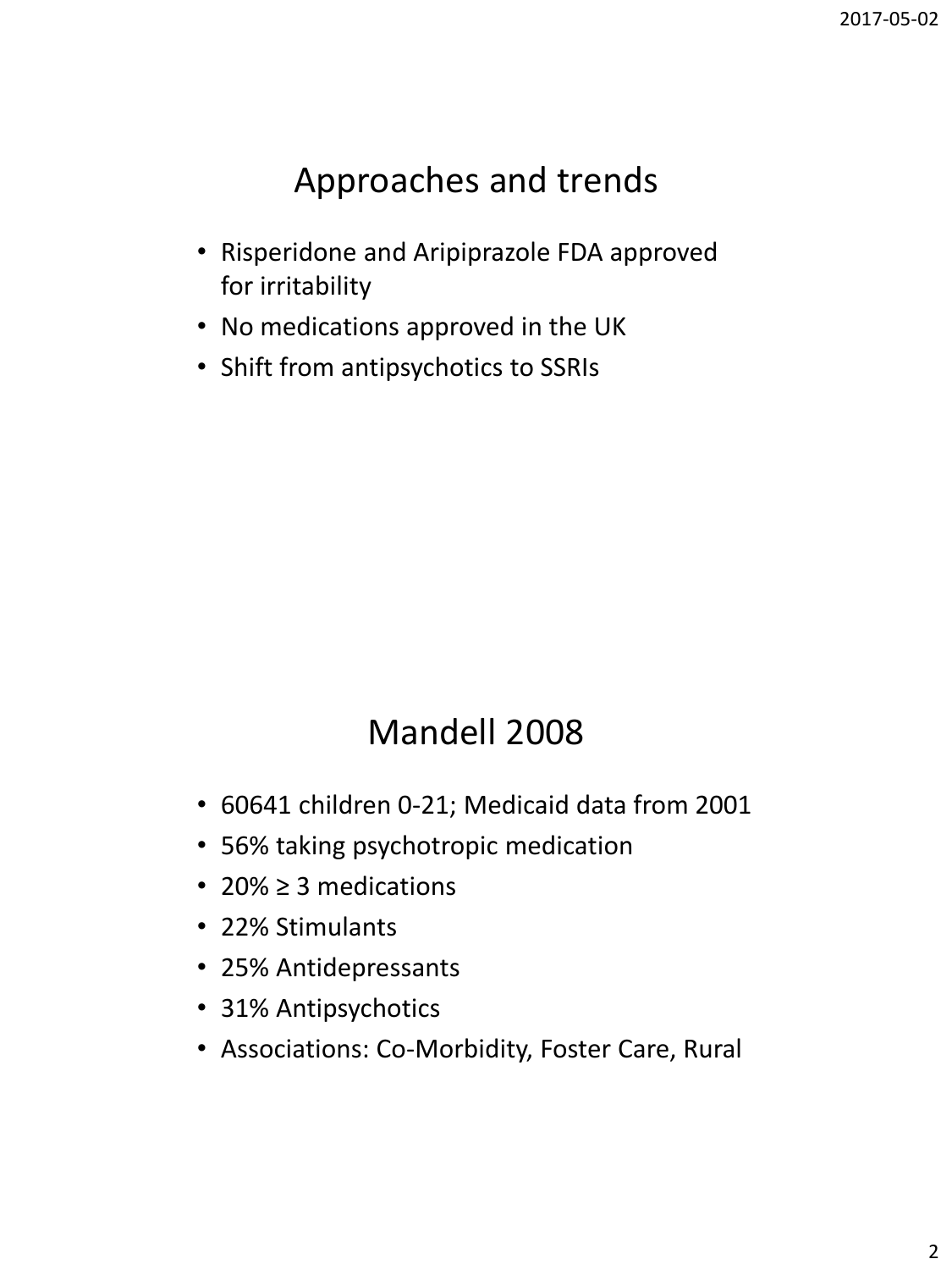#### Spencer 2013

- 33565 children 0-20; admin data 2001-2009
- 64% taking psychotropic medication
- 15% ≥ 3 medications
- Associations: Co-Morbidity, Psychiatrist, Rural

## Lopata 2013

- 115 children 6-13 with HFA
- 33% taking psychotropic medication
- 25% stimulants, 10% antidepressants, 6% antipsychotics
- All stimulants used in children with appropriate symptoms
- 57% AP and 42% AD, no relevant symptoms
- Lower IQ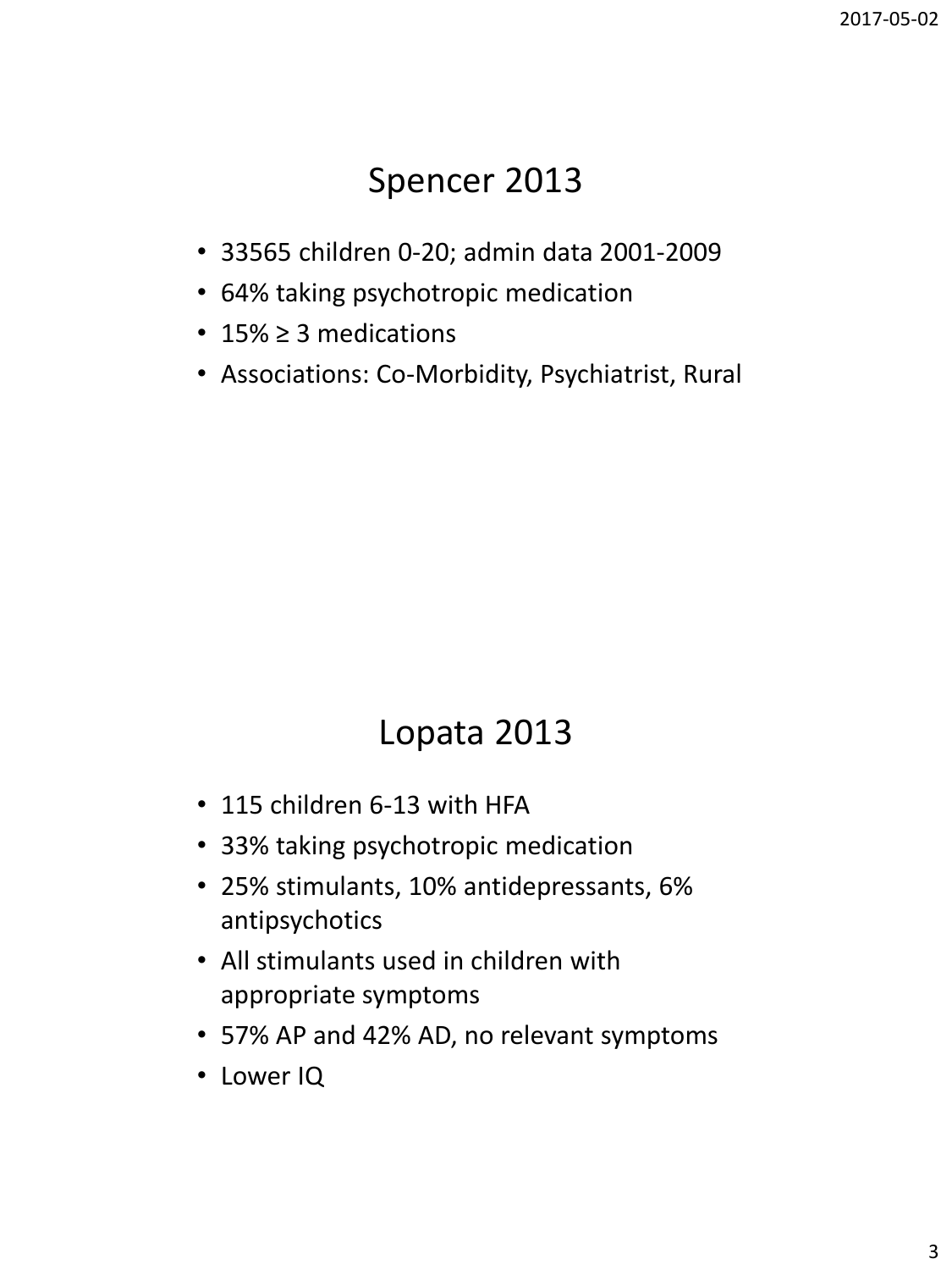#### Downs 2016

- 3482 children 2-17; mental health 2008-13
- 10% Antipsychotic
- Associations: psychosis, tics, depression, OCD, hyperkinesis, age, aggression, self injury

# Dalsgaard 2013

- 852,711 children 1990-2001; registers
- Methylphenidate, Dexamphetamine, Atomoxetine
- 16% ASD, 61% ADHD
- 2003-2010 prescribing to 6-13 year olds with ASD increased 4.7 fold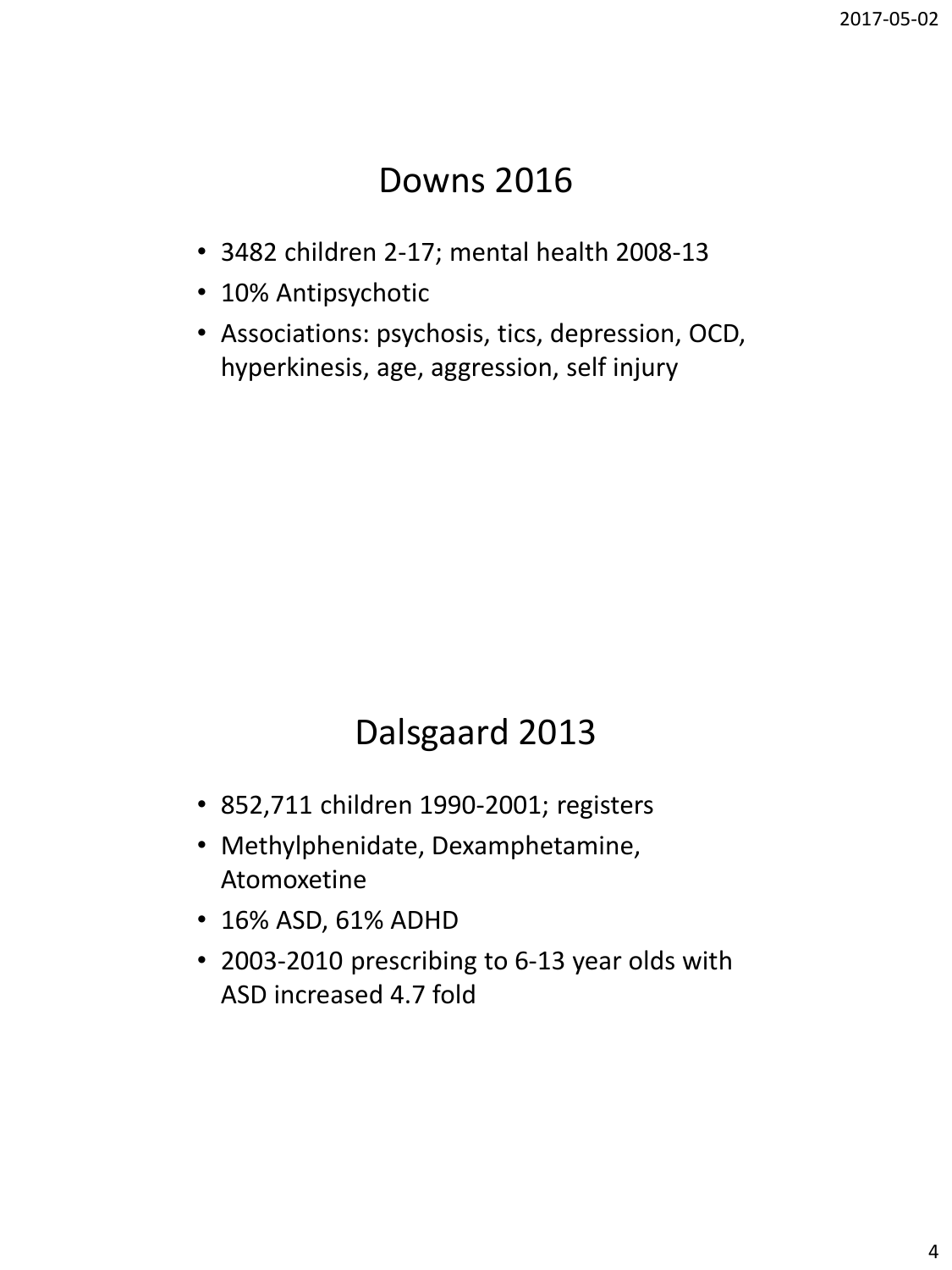### Recurring themes

- Trials of drugs for ASD symptoms often exclude children with psychiatric co-morbidity
- Adults respond better than youth (and have fewer side effects)
- Trials often of 12 weeks duration
- Impulsivity, psychosocial functioning, irritability
- Increased rate of side effects (weight gain)
- RUPP, SOFIA,

#### ADHD

- Methylphenidate, Dexamphetamine, Atomoxetine
- Rates of response lower than in ADHD alone
- Rates of adverse events higher
- May increase anxiety
- Start low and go slow
- Good protocols for recording symptoms and side effects
- Still need help with executive function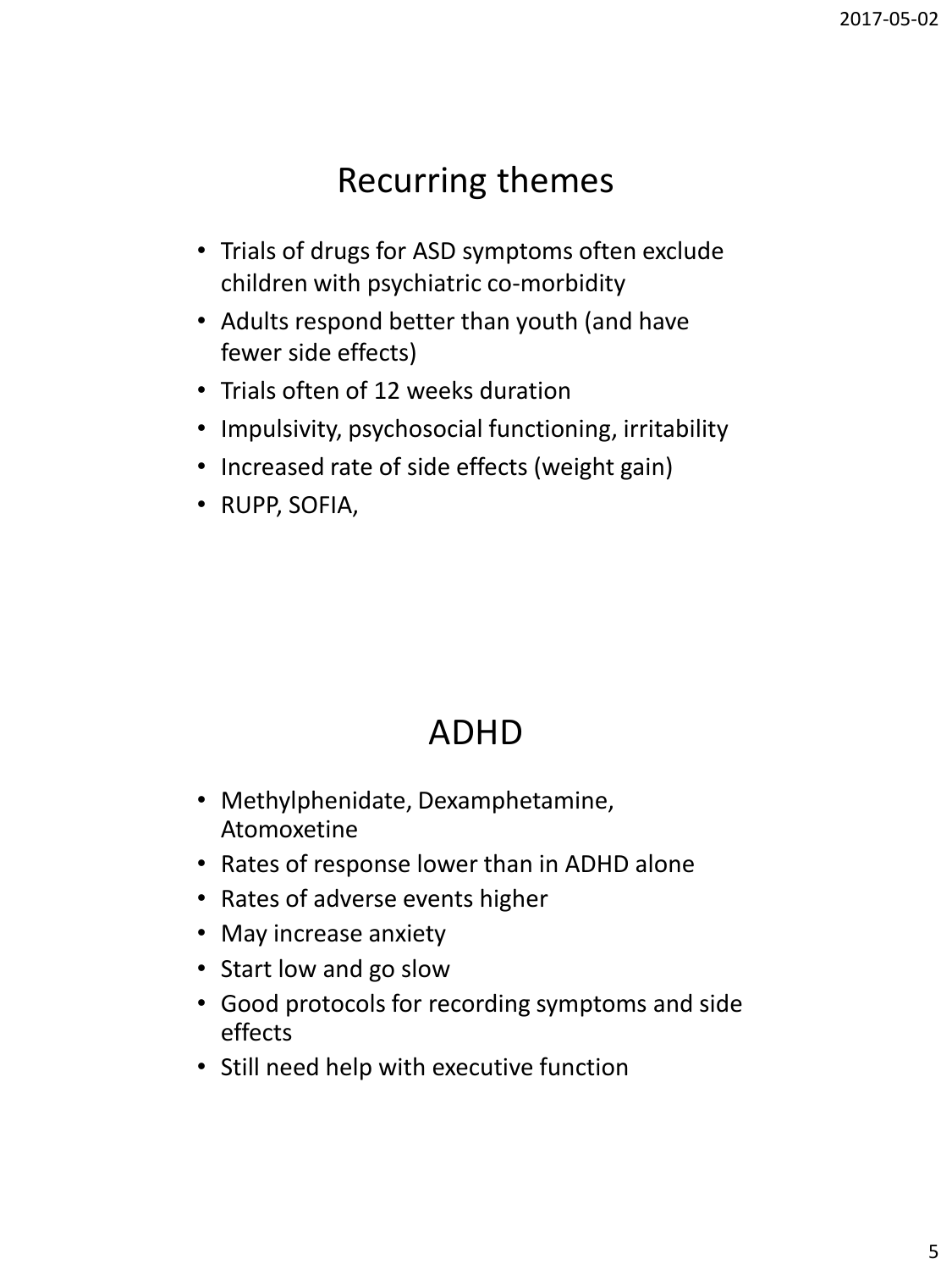### Anxiety

- Change the environment
- Relaxation techniques
- CBT
- Benzodiazepines still being prescribed in adults
- SSRIs mainstay of phamacological treatment
- More effective in adults than youth
- Fewer side effects in adults
- Different side effect profiles
- Escitalopram most potent

## Depression

- Reduce environmental stressors
- Life plan
- SSRIs
- Tricyclic antidepressants
- MAOIs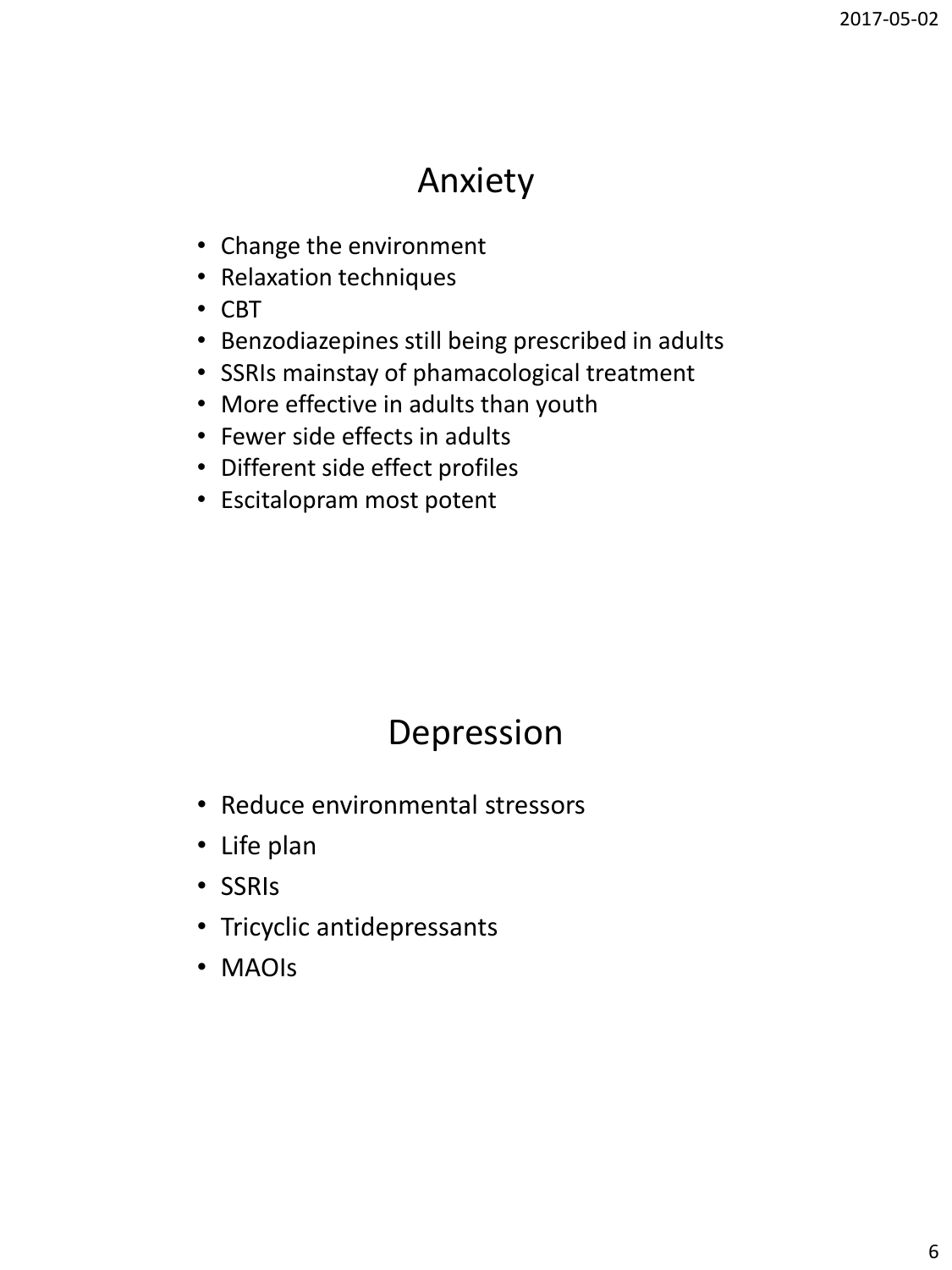### OCD

- CBT
- SSRIs (Escitalopram)
- Clomipramine (High rates of side effects)
- Clomipramine and Fluvoxamine

# Psychosis

- Does the patient really have psychosis?
- Reduce stress and social isolation
- Atypical antipsychotics
- Typical antipsychotics
- Extrapyramidal symptoms
- Weight gain and metabolic syndrome
- Increase in Prolactin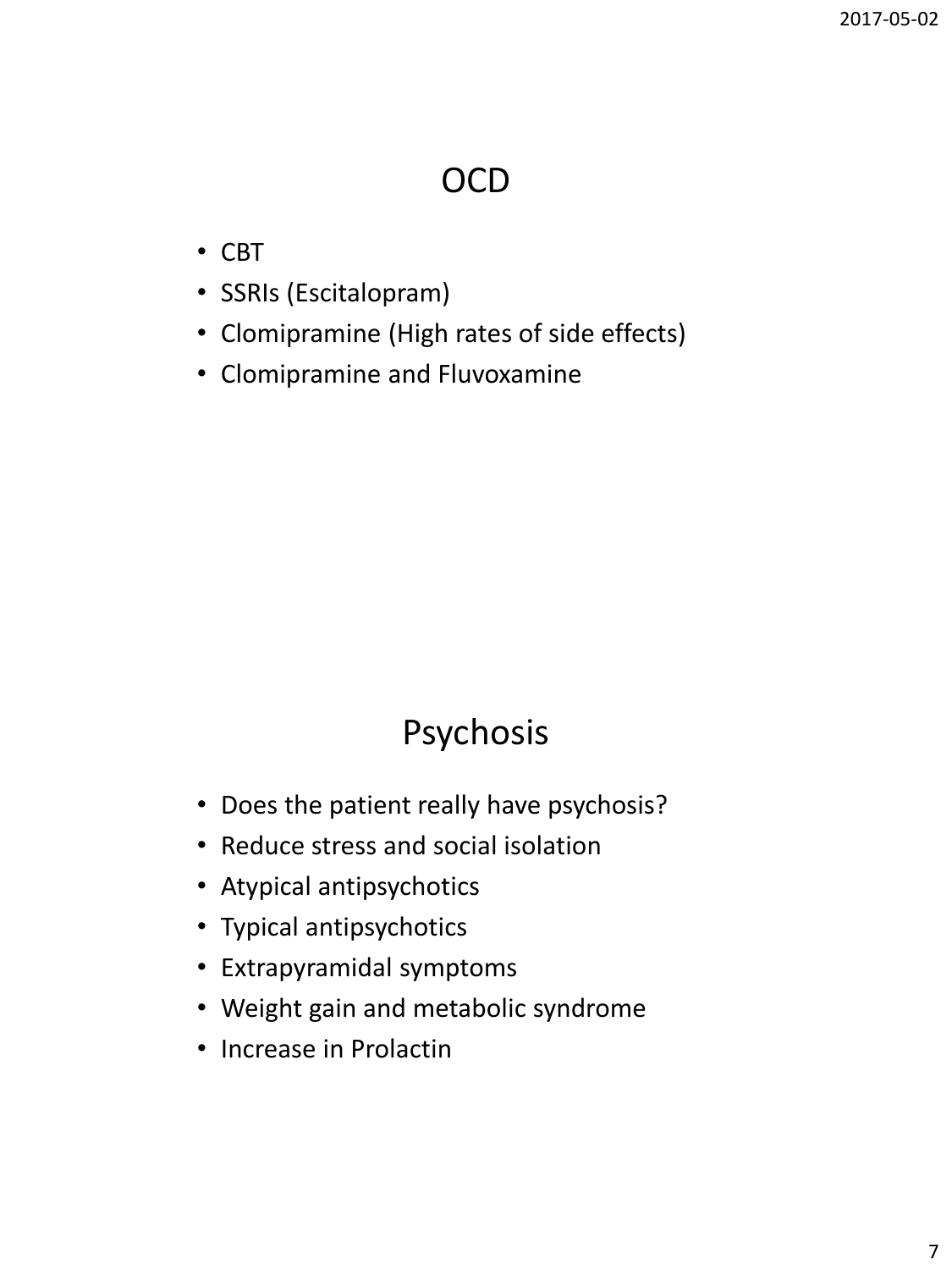## Bipolar Disorder

- Mood stabilisers
- $+ SSRI$

### New Drugs

- Oxytocin
- Memantine
- Bumetanide